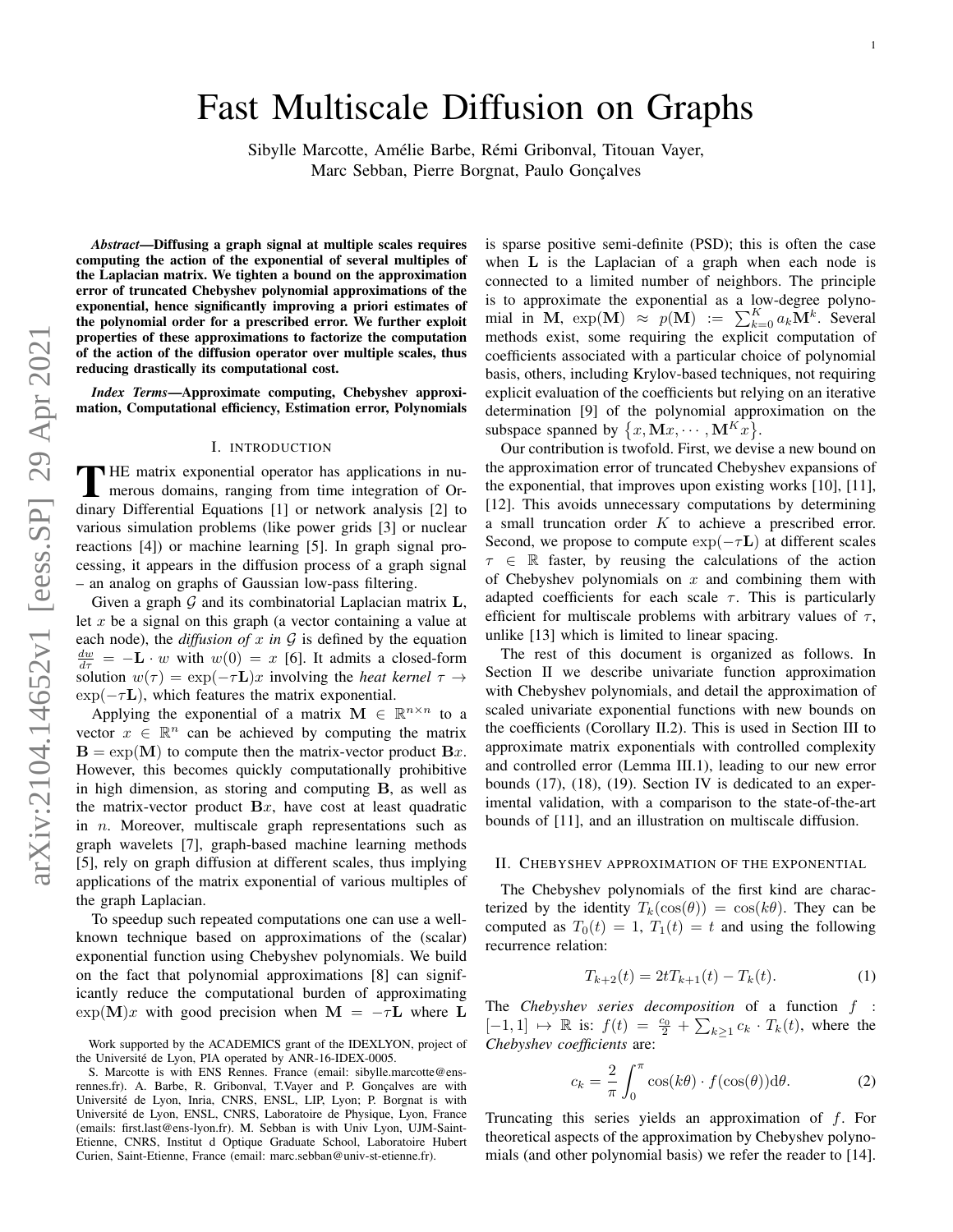# *A. Chebyshev series of the exponential*

We focus on approximating the univariate transfer function  $h_{\tau} : \lambda \in [0, 2] \mapsto \exp(-\tau \lambda)$ , which will be useful to obtain low-degree polynomial approximations of the matrix exponential  $\exp(-\tau L)$  for positive semi-definite matrices whose largest eigenvalue satisfies  $\lambda_{\text{max}} = 2$  (see Section III).

Using a change of variable:

 $t = (\lambda - 1) \in [-1, 1], \, \tilde{h}_{\tau}(t) = h_{\tau}(t + 1)$ and the Chebyshev series of  $f := \tilde{h}_{\tau}$  yields:

$$
\tilde{h}_{\tau}(t) = \frac{1}{2}c_0(\tau) + \sum_{k=1}^{\infty} c_k(\tau)T_k(t),
$$
  

$$
c_k(\tau) = \frac{2}{\pi} \int_0^{\pi} \cos(k\theta) \exp(-\tau(\cos(\theta) + 1)) \,d\theta.
$$
 (3)

This leads to the following expression for  $h_{\tau}$ :

$$
h_{\tau}(\lambda) = \frac{1}{2}c_0(\tau) + \sum_{k=1}^{\infty} c_k(\tau)\tilde{T}_k(\lambda),
$$
 (4)

where for any  $k \in \mathbb{N}$ :  $\tilde{T}_k(\lambda) = T_k(\lambda - 1)$ .

Truncating the series  $(4)$  to order K yields a polynomial approximation of  $h_{\tau}$  of degree K whose quality can be controlled, leading to a control of the error in approximating the action of  $\exp(-\tau L)$  as studied in Section III. First we focus on how to evaluate the coefficients  $c_k$  defined in Equation (3).

#### *B. Chebyshev coefficients of the exponential operator*

Evaluating numerically the coefficients using the integral formulation (3) would be computationally costly, fortunately they are expressed using Bessel functions [15]:

$$
c_k(\tau) = 2I_k(\tau) \cdot \exp(-\tau) = 2 \cdot I e_k(-\tau), \tag{5}
$$

with  $I_k(\cdot)$  the modified Bessel function of the first kind and  $Ie_k(\cdot)$  the exponentially scaled modified Bessel function of the first kind.

The following lemma applied to  $f = \tilde{h}_{\tau}$  yields another expression of the coefficients (3), which will be used to bound the error of the truncated Chebyshev expansion.

Lemma II.1 ([14], Equation 2.91). *Let* f *be a function* expressed as an infinite power series  $f(t) = \sum_{i=0}^{\infty} a_i t^i$  and *assume that this series is uniformly convergent on*  $[-1, 1]$ *. Then, we can express the Chebyshev coefficients of* f *by:*

$$
c_k = \frac{1}{2^{k-1}} \sum_{i=0}^{\infty} \frac{1}{2^{2i}} {k+2i \choose i} a_{k+2i}.
$$
 (6)

**Corollary II.2.** *Consider*  $\tilde{h}_{\tau}(t) := \exp(-\tau(t+1)), t \in$ [−1, 1]*. The coefficients of its Chebyshev expansion satisfy:*

$$
c_k = (-1)^k d_k \bar{c}_k \tag{7}
$$

$$
\bar{c}_k = 2\left(\tau/2\right)^k \exp(-\tau) (k!)^{-1} \tag{8}
$$

$$
d_k = \sum_{i=0}^{\infty} \left(\frac{\tau}{2}\right)^{2i} \frac{k!}{i!(k+i)!}.
$$
 (9)

*Moreover we have:*

$$
1 \le d_k \le \min\left(\exp\left(\frac{(\tau/2)^2}{k+1}\right), \cosh(\tau)\right). \tag{10}
$$

*Proof.* Denoting  $C = \tau/2$ , we expand  $f(t) = \tilde{h}_{\tau}(t)$  $\exp(-2C(t+1)) = \exp(-2C)\exp(-2Ct)$  into a power series:

$$
f(t) = \sum_{i=0}^{\infty} \exp(-2C) \frac{(-2C)^i}{i!} t^i.
$$

Using Lemma II.1, we obtain for each  $k \in \mathbb{N}$ :

$$
c_k = (-1)^k C^k 2 \exp(-2C) \sum_{i=0}^{\infty} C^{2i} \frac{1}{i!(k+i)!} = (-1)^k \bar{c}_k d_k.
$$

For any integers k, i we have  $k!/(k+i)! \le \min(1/i!, 1/(k+i))$ 1)<sup>*i*</sup>) and  $1/(i!)^2 = \binom{2i}{i}/(2i)! \leq 2^{2i}/(2i)!$  hence

$$
d_k = \sum_{i=0}^{\infty} \frac{C^{2i}}{i!} \frac{k!}{(k+i)!}
$$
  
\n
$$
\leq \min \left( \sum_{i=0}^{\infty} \frac{C^{2i}}{i!} \frac{1}{(k+1)^i}, \sum_{i=0}^{\infty} \frac{C^{2i}}{i!i!} \right)
$$
  
\n
$$
\leq \min \left( \exp \left( C^2 / (k+1) \right), \sum_{i=0}^{\infty} \frac{C^{2i} 2^{2i}}{(2i)!} \right)
$$
  
\n
$$
= \min \left( \exp \left( C^2 / (k+1) \right), \cosh(2C) \right).
$$

### III. APPROXIMATION OF THE MATRIX EXPONENTIAL

The extension of a univariate function  $f : \mathbb{R} \to \mathbb{R}$  to symmetric matrices  $\mathbf{L} \in \mathbb{R}^{n \times n}$  exploits the eigen-decomposition  $\mathbf{L} = \mathbf{U} \mathbf{\Lambda} \mathbf{U}^{\top}$ , where  $\mathbf{\Lambda} = \text{diag}(\lambda_i)_{1 \leq i \leq n}$ , to define the action of f as  $f(\mathbf{L}) := \mathbf{U}\text{diag}(f(\lambda_i))\mathbf{U}^\top$ . When  $f(t) = t^k$  for some integer k, this yields  $f(L) = L^k$ , hence the definition matches with the intuition when  $f$  is polynomial or analytic.

The exponential of a matrix could be computed by taking the exponential of the eigenvalues, but diagonalizing the matrix would be computationally prohibitive. However computing a matrix such as  $\exp(-\tau L)$  is rarely required, as one rather needs to compute its *action* on a given vector. This enables faster methods, notably using polynomial approximations: given a square symmetric matrix L and a univariate function f, a suitable univariate polynomial  $p$  is used to approximate  $f(\mathbf{L})$  with  $p(\mathbf{L})$ . Such a polynomial can depend on both f and **L.** When the function  $f$  admits a Taylor expansion, a natural choice for  $p$  is a truncated version of the Taylor series [13]. Other polynomial bases can be used, such as the Padé polynomials, or in our case, the Chebyshev polynomials [11], [16] (see [17] for a survey), leading to approximation errors that decay exponentially with the polynomial order K.

# *A. Chebyshev approximation of the matrix exponential*

Consider **L** any *PSD matrix* of largest eigenvalue  $\lambda_{\text{max}} = 2$ (adaptations to matrices with arbitrary largest eigenvalue will be discussed in the experimental section). To approximate the action of  $\exp(-\tau L)$ , where  $\tau \geq 0$ , we use the matrix polynomial  $p_K(L)$  where  $p_K(\lambda)$  is the polynomial obtained by truncating the series  $(4)$ . The truncation order K offers a compromise between computational speed and numerical accuracy. The recurrence relations (1) on Chebyshev polynomials yields recurrence relations to compute  $\tilde{T}_k(\mathbf{L})x = \tilde{T}_k(\mathbf{L}-\mathbf{Id})x$ . Given a polynomial order K, computing  $p_K(L)x$  requires K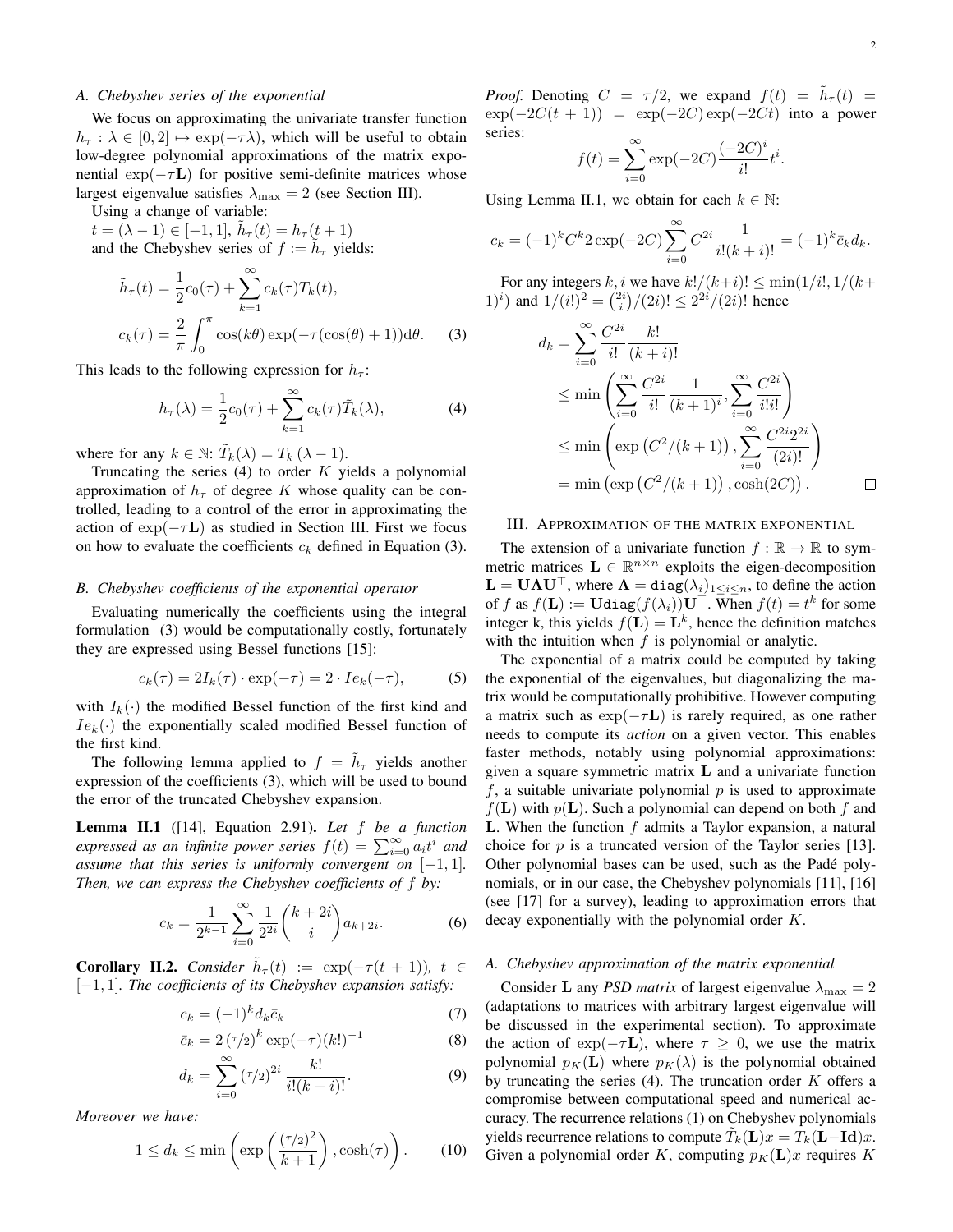matrix-vector products for the polynomials, and  $K + 1$  Bessel function evaluations for the coefficients. This cost is dominated by the  $K$  matrix-vector products, which can be very efficient if L is a sparse matrix.

# *B. Generic bounds on relative approximation errors*

Denote  $p<sub>K</sub>$  the polynomial obtained by truncation at order  $K$  of the Chebyshev expansion (4). For a given input vector  $x \neq 0$ , one can measure a relative error as:

$$
\epsilon_K(x) := \frac{\|\exp(-\tau \mathbf{L})x - p_K(\mathbf{L})x\|_2^2}{\|x\|_2^2}.
$$
 (11)

Expressing  $\exp(-\tau \mathbf{L})$  and  $p_K(\mathbf{L})$  in an orthonormal eigenbasis of L yields a worst-case relative error:

$$
\epsilon_K := \sup_{x \neq 0} \epsilon_K(x) = \max_i |h_\tau(\lambda_i) - p_K(\lambda_i)|^2 \le ||h_\tau - p_K||_\infty^2
$$
\n(12)

with  $\lambda_i \in [0, \lambda_{\text{max}}]$  the eigenvalues of **L** and  $||g||_{\infty} :=$  $\sup_{\lambda \in [0, \lambda_{\max}]} |g(\lambda)|.$ 

**Lemma III.1.** *Consider*  $\tau \geq 0$ *,*  $h_{\tau}$  *as in Section II-A, and* **L** *a PSD matrix with largest eigenvalue*  $\lambda_{\text{max}} = 2$ *. Consider*  $p_K$ *as above where*  $K > \tau/2 - 1$ *. With*  $C := \tau/2$  *we have* 

$$
||h_{\tau} - p_K||_{\infty} \le 2e^{\frac{(\tau/2)^2}{K+2} - \tau} \frac{(\tau/2)^{K+1}}{K!(K+1-\tau/2)} =: g(K, \tau).
$$
\n(13)

*Proof.* Denote  $C = \tau/2$ . For  $K > C - 1$  we have:

$$
\sum_{k=K+1}^{\infty} \frac{C^k}{k!} \le \frac{1}{K!} \sum_{k=K+1}^{\infty} \frac{C^k}{(K+1)^{k-K}} = \frac{C^K}{K!} \sum_{\ell=1}^{\infty} \frac{C^{\ell}}{(K+1)^{\ell}}
$$

$$
= \frac{C^{K+1}}{K!(K+1-C)}
$$
(14)

and  $C^2/(K+1) < C$  hence for  $k \geq K + 1$  (10) yields:

$$
1 \le d_k \le \exp(C^2/(K+2)) \le \exp(C). \tag{15}
$$

Since  $|T_k(t)| \leq 1$  on  $[-1, 1]$  (recall that  $T_k(\cos \theta) =$  $cos(k\theta)$ , we obtain using Corollary II.2:

$$
||h_{\tau} - p_K||_{\infty} \stackrel{\text{(4)}}{=} \sup_{\lambda \in [0, \lambda_{\text{max}}]} \left| \sum_{k > K}^{\infty} c_k(\tau) \tilde{T}_k(\lambda) \right| \le \sum_{k > K}^{\infty} |d_k \bar{c}_k|
$$
  
\n
$$
\stackrel{\text{(8),(15)}}{\le} \exp\left(\frac{C^2}{K+2}\right) 2 \exp\left(-2C\right) \sum_{k > K}^{\infty} \frac{C^k}{k!}
$$
  
\n
$$
\stackrel{\text{(14)}}{\le} 2 \exp\left(\frac{C^2}{K+2} - 2C\right) \frac{C^{K+1}}{K!(K+1-C)}.
$$

While (11) is the error of approximation of  $\exp(-\tau \mathbf{L})x$ , *relative to the input energy*  $||x||_2^2$ , an alternative is to measure this error w.r.t. *the output energy*  $\|\exp(-\tau \mathbf{L})x\|_2^2$ :

$$
\eta_K(x) := \frac{\|\exp(-\tau \mathbf{L})x - p_K(\mathbf{L})x\|_2^2}{\|\exp(-\tau \mathbf{L})x\|_2^2}.
$$
 (16)

Since  $\|\exp(-\tau \mathbf{L})x\|_2 \geq e^{-\tau \lambda_{\max}} \|x\|_2 = e^{-2\tau} \|x\|_2$  we have  $\eta_K(x) \le ||h_\tau - p_K||_\infty^2 e^{4\tau}$ . Using Lemma III.1 we obtain for  $K > \tau/2 - 1$  and any x:

$$
\epsilon_K(x) \le g^2(K, \tau); \tag{17}
$$

$$
\eta_K(x) \le g^2(K,\tau)e^{4\tau}.\tag{18}
$$

## *C. Specific bounds on relative approximation errors*

As the bounds (17)-(18) are worst-case estimates, they may be improved for a specific input signal  $x$  by taking into account its properties. To illustrate this, let us focus on graph diffusion where **L** is a graph Laplacian, assuming that  $a_1 := \sum_i x_i \neq 0$ . Since  $a_1/\sqrt{n}$  is the inner product between x and the unit constant vector  $(1, \ldots, 1) / \sqrt{n}$ , which is an eigenvector of the graph Laplacian L associated to the zero eigenvalue  $\lambda_1 = 0$ , we have  $\|\exp(-\tau \mathbf{L})x\|_2^2 \geq |a_1/\sqrt{n}|^2$ . For  $K > \tau/2 - 1$  this leads to the bound:

$$
\eta_K(x) \le \epsilon_K(x) \frac{\|x\|_2^2}{a_1^2/n} \le g^2(K,\tau) \frac{n\|x\|_2^2}{a_1^2}.
$$
 (19)

This bound improves upon (18) if  $e^{4\tau} \ge \frac{n||x||_2^2}{a_1^2}$ , i.e. when

$$
\tau \ge \frac{1}{4} \log \frac{n \|x\|_2^2}{a_1^2}.
$$
\n(20)

# IV. EXPERIMENTS

Considering a graph with Laplacian L, the diffusion of a graph signal x at scale  $\tau$  is obtained by computing  $\exp(-\tau L)x$ . In general, the largest eigenvalue of L is not necessarily  $\lambda_{\text{max}} = 2$  (except for example if **L** is a socalled *normalized* graph Laplacian, instead of a *combinatorial* graph Laplacian). To handle this case with the polynomial approximations studied in the previous section, we first observe that  $\exp(-\tau \mathbf{L}) = \exp(-\tau' \mathbf{L}')$  where  $\mathbf{L}' = 2\mathbf{L}/\lambda_{\text{max}}$ and  $\tau' = \lambda_{\text{max}} \tau/2$ . Using Equation (20) with scale  $\tau'$  allows to select which of the two bounds (18) or (19) is the sharpest. The selected bound is then used to find a polynomial order  $K$  that satisfies a given precision criterion. Then, we can use the recurrence relations (2) to compute the action of the polynomials  $\tilde{T}_k(\mathbf{L}') = T_k(\mathbf{L}' - \mathbf{Id})$  on x [16], and combine them with the coefficients  $c_k(\tau')$  given by (5).

### *A. Bound tightness*

Our new bounds accuracy can be illustrated by plotting the minimum truncated order  $K$  required to achieve a given precision. The new bounds can be compared to the tightest bound we could find in the literature [11]:

$$
\eta_K(x) \le 4E(K)^2 \frac{n \|x\|_2^2}{a_1^2} \tag{21}
$$

where  $a_1 = \sum_i x_i$ , and:

$$
E(K) = \begin{cases} e^{\frac{-b(K+1)^2}{2\tau}} \left(1 + \sqrt{\frac{\pi\tau/2}{b}}\right) + \frac{d^{2\tau}}{1-d} & \text{if } K \le 2\tau\\ \frac{d^K}{1-d} & \text{if } K > 2\tau \end{cases}
$$
 (22)

with  $b = \frac{2}{1+\sqrt{5}}$  and  $d = \frac{\exp(b)}{2+\sqrt{5}}$ . This bound can be made independent of  $x$  by using the same procedure as that of used to establish (18):

$$
\eta_K(x) \le 4E(K)^2 \exp(4\tau). \tag{23}
$$

An experiment was performed over 25 values of  $\tau$  ranging from  $10^{-2}$  to  $10^{2}$ , 100 samplings of Erdos-Reyni graphs of size  $n = 200$ , with connection probability  $p = 5\%$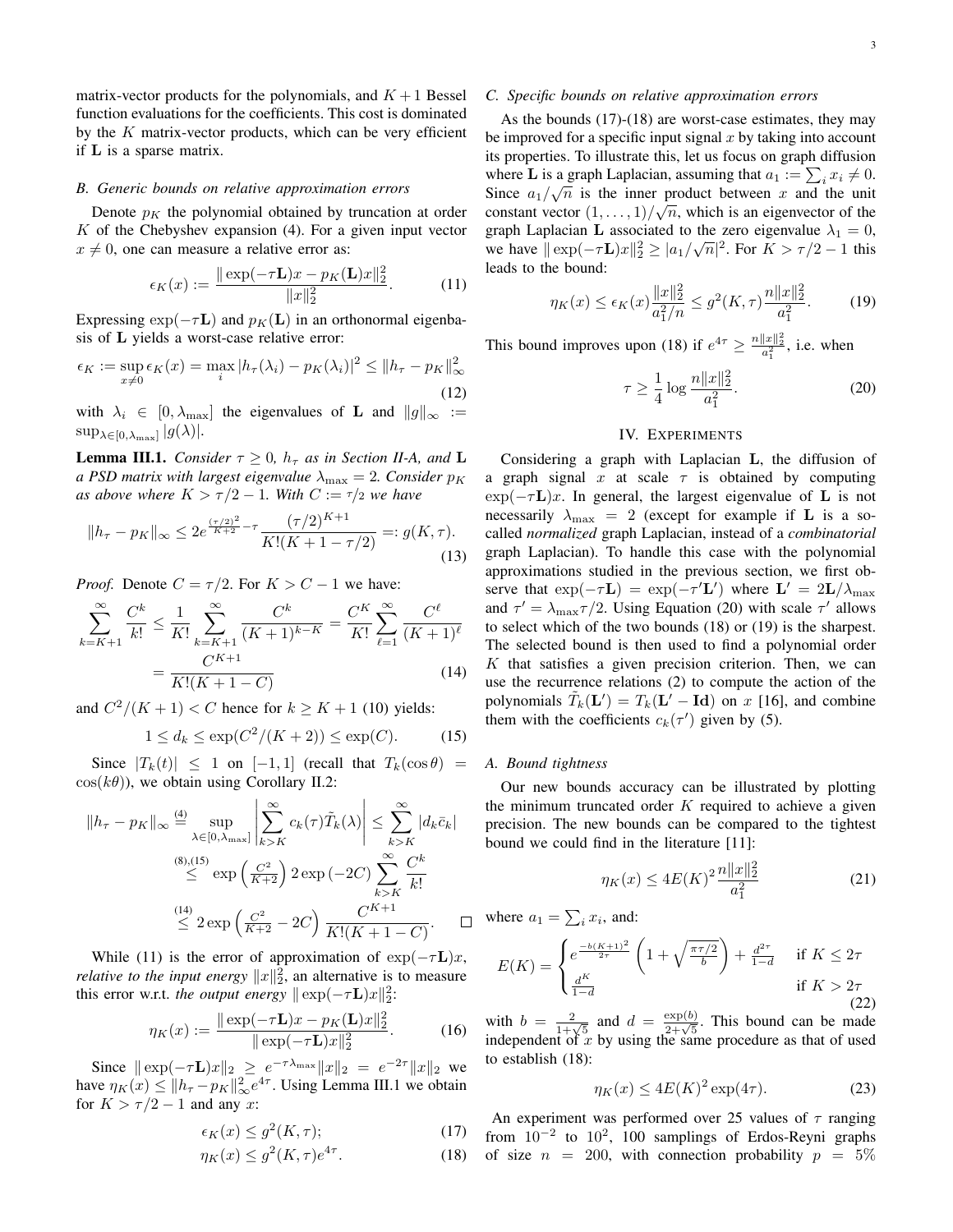

Fig. 1. Minimum order K to achieve an error  $\eta_K(x)$  below  $10^{-5}$ , either real or according to each bound. Median values taken for 100 Erdos-Reyni graphs of size 200 with 5% connection probability, and a centered standard normal distributed signal.

(which yields  $\lambda_{max} \simeq 20$ ), and coupled with a random signal with entries drawn i.i.d. from a centered standard normal distribution. For each set of experiment parameters, for each bound, generically noted  $B(K, \tau, x)$ , the minimum order K ensuring  $\eta_K(x) \leq B(K, \tau, x) \leq 10^{-5}$  was computed, as well as the oracle minimum degree  $K$  guaranteeing MSE  $\eta_K(x) \leq 10^{-5}$ . The median values over graph generations are plotted on Fig 1 against  $\tau$ , with errorbars using quartiles.

We observe that our new bounds (blue) follow more closely the true minimum  $K$  (black) achieving the targeted precision, up to  $\tau \simeq 10$ , thus saving computations over the one of [11] (red). Also of interest is the fact that the bounds (19)- (21) specific to the input signal are much tighter than their respective generic counterparts (18)-(23).

#### *B. Acceleration of multiscale diffusion*

When diffusing at multiple scales  $\{\tau_1 \cdots \tau_m\}$ , it is worth noting that computations can be factorized. The order K can be computed only once (using the largest  $\tau_i'$ ), as well as  $\tilde{T}_k(\mathbf{L}')x$ . Eventually, the coefficients can be evaluated for all values  $\tau_i$  to generate the needed linear combinations of  $\tilde{T}_k(\mathbf{L}')x$ ,  $0 \leq k \leq K$ . In order to illustrate this speeding-up phenomenon, our method is compared to scipy.sparse.linalg.expm\_multiply, from the standard SciPy Python package, which uses a Taylor approximation combined with a squaring-and-scaling method. See [13] for details.

For a first experiment, we take the Standford bunny [18], a graph built from a rabbit ceramic scanning (2503 nodes and 65.490 edges, with  $\lambda_{max} \simeq 78$ ). For the signal, we choose a Dirac located at a random node. We compute repeatedly the diffusion from 2 to 20 scales  $\tau$  sampled in [10<sup>-3</sup>, 10<sup>1</sup>]. Our method is set with a target error  $\eta_K \leq 10^{-5}$ . When the  $\tau$  values are linearly spaced, both methods can make use of their respective multiscale acceleration. In this context, our method is about twice faster than Scipy's; indeed, it takes 0.36 s plus  $6.1 \times 10^{-3}$  s per scale, while Scipy's takes 0.74 s plus  $2.4 \times 10^{-3}$  s per scale.

On the other hand, when the  $\tau$  values are uniformly sampled at random, SciPy cannot make use of its multiscale acceleration. Indeed, its computation cost increases linearly with the number of  $\tau$ 's, with an average cost of 0.39 s per scale. Whereas, the additional cost for repeating our method for each new  $\tau$  is negligible (0.0094 s on average) compared to the necessary time to initialize once and for all, the  $\tilde{T}_k(\mathbf{L}')x$  $(0.30 s)$ .

The trend observed here holds for larger graphs as well. We run a similar experiment on the ogbn-arxiv graph from the OGB datasets [19]. We take uniformly sampled scales in  $[7.6 \times 10^{-2}, 2.4 \times 10^{-1}]$  (following recommendations of [20]), and set our method for  $\eta_K \leq 10^{-3}$ . We observe an average computation time of 504 s per scale (i.e. 1 hr and 24 min for 10 scales) for Scipy's method, and 87 s plus 50 s per scale for our method (i.e. around 9 min for 10 scales). If we impose a value  $\eta_K \leq 2^{-24}$ , comparable to the floating point precision achieved by Scipy, the necessary polynomial order  $K$  only increases by  $6\%$ , which does not jeopardise the computational gain of our method. This behavior gives insight into the advantage of using our fast approximation for addressing the multiscale diffusion on very large graphs.

All experiments are in Python using NumPy and SciPy. They ran on a Intel-Core i5-5300U CPU with 2.30GHz processor and 15.5 GiB RAM on a Linux Mint 20 Cinnamon.

### V. CONCLUSION

Our contribution is twofold: first, using the now classical Chebyshev approximation of the exponential function, we significantly improved the state of the art theoretical bound used to determine the minimum polynomial order needed for an expected approximation error. Second, in the specific case of the heat diffusion kernel applied to a graph structure, we capitalized on the polynomial properties of the Chebyshev coefficients to factorize the calculus of the diffusion operator, reducing thus drastically its computational cost when applied for several values of the diffusion time.

The first contribution is particularly important when dealing with the exponential of extremely large matrices, not necessarily coding for a particular graph. As our new theoretical bound guarantees the same approximation precision for a polynomial order downsized by up to one order of magnitude, the computational gain is considerable when modeling the action of operators on large mesh grids, as it can be the case, for instance, in finite element calculus.

Our second input is directly related to our initial motivation in [5] that was to identify the best diffusion time  $\tau$  in an optimal transport context. Thanks to our accelerated algorithm, we can afford to repeatedly compute the so-called Diffused Wasserstein distance to find the optimal domain adaptation between graphs' measures.

### ACKNOWLEDGMENT

The authors wish to thank Nicolas Brisebarre for discussions that helped sharpening some bounds, as well as Hakim Hadj-Djilani for discussions on python implementations.